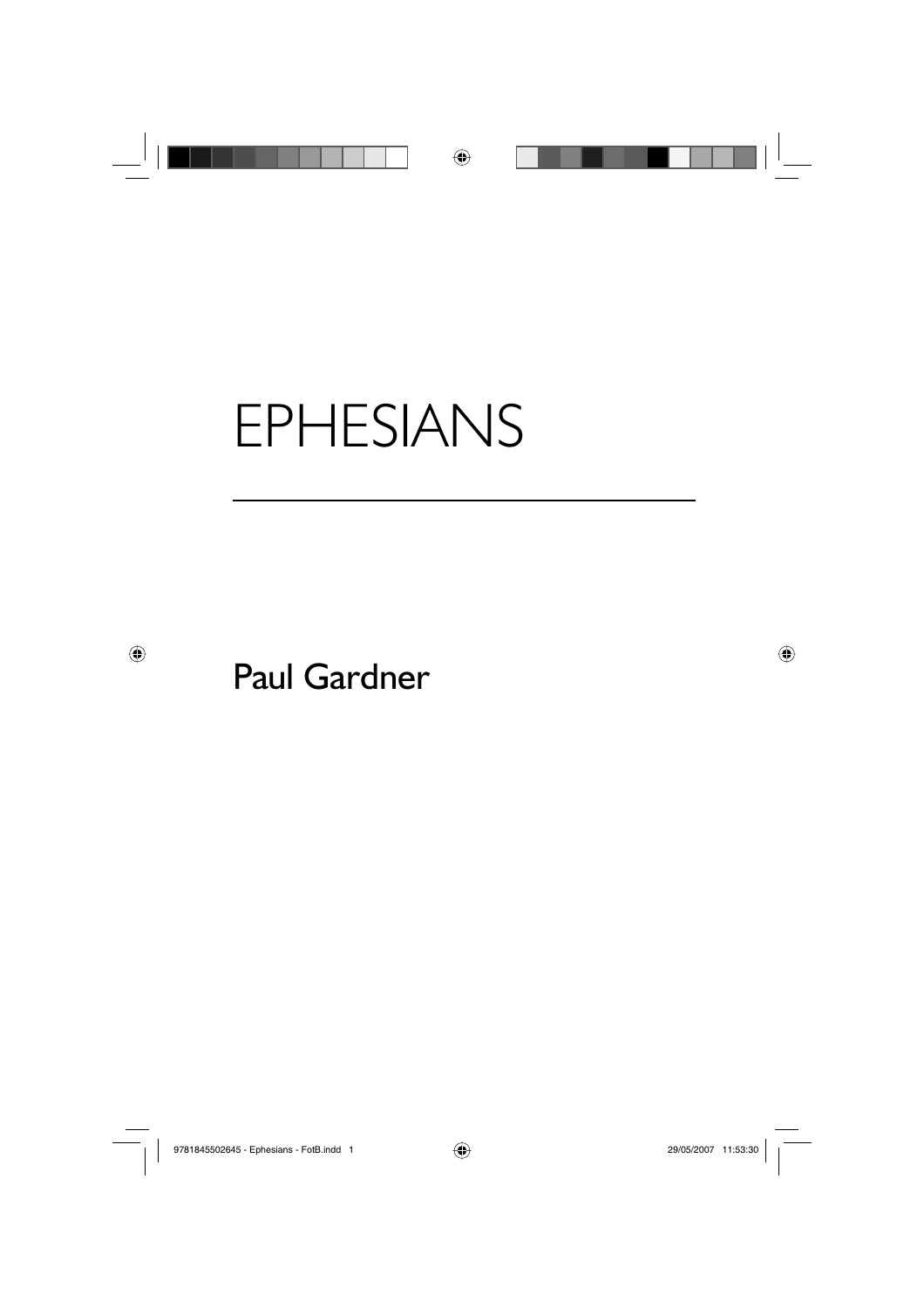| $\begin{array}{c} \begin{array}{c} \begin{array}{c} \end{array} \\ \end{array} \end{array}$ | <u>. Hermann and the second second second</u> |  | ----- |  |  |
|---------------------------------------------------------------------------------------------|-----------------------------------------------|--|-------|--|--|
|                                                                                             |                                               |  |       |  |  |

 $\bigoplus$ 

 $\bigoplus$ 

9781845502645 - Ephesians - FotB.indd 2 781845502645 - Ephesians - FotB.indd 2 78/05/2007 11:54:36  $\sqrt{\frac{1}{1.54 \cdot 36}}$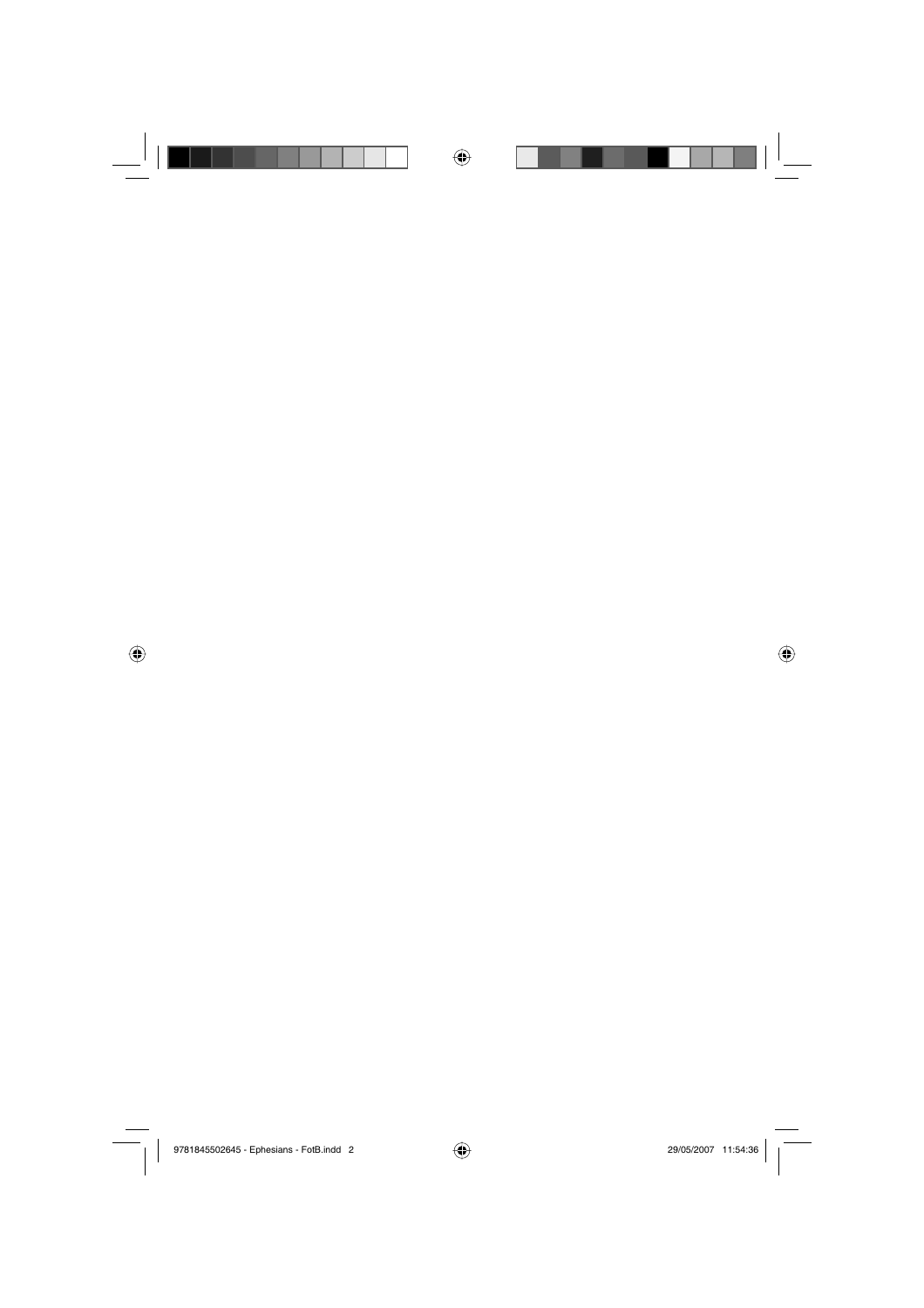

# EPHESIANS

Grace and Joy in Christ



Paul Gardner

**EDCUS**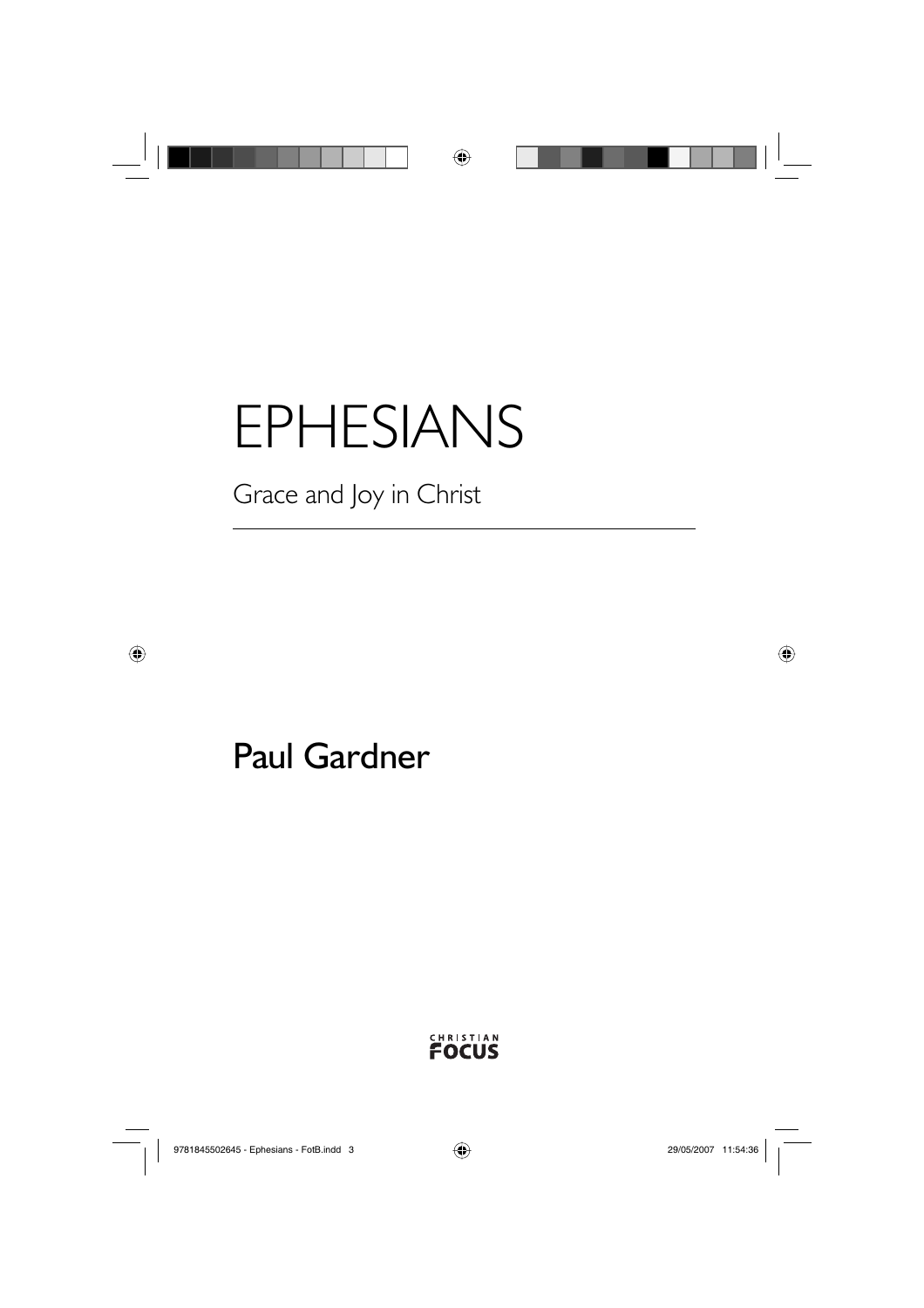$\textcolor{black}{\textcircled{\ell}}$ 

Dr Paul Gardner was previously a lecturer in New Testament at Oak Hill Theological College in London and a Rural Dean in the Church of England. After serving as Archdeacon of Exeter for three years, in 2005 Dr. Gardner moved to Atlanta in the United States and now serves as the Senior Minister at ChristChurch Presbyterian, Atlanta.

Unless otherwise indicated scripture quotations are taken from *the Holy Bible, New International Version*. Copyright © 1973, 1978, 1984 by International Bible Society. Used by permission of Hodder & Stoughton Publishers, A member of the Hodder Headline Group. All rights reserved. 'NIV' is a registered trademark of International Bible Society. UK trademark number 1448790.

*In Christ Alone* by Keith Getty & Stuart Townend administered by worshiptogether.com songs excluding UK & Europe, administered by kingswaysongs.com. email: tym@kingsway.co.uk

#### ISBN 1-84550-264-7 ISBN 978-1-84550-264-5

#### © Paul Gardner

10 9 8 7 6 5 4 3 2 1

Published in 2007 in the Focus on the Bible Commentary series by Christian Focus Publications, Ltd., Geanies House, Fearn, Ross-shire, IV20 1TW, Great Britain.

www.christianfocus.com

Edited by Malcolm Maclean

Cover design by Danie Van Straaten

Printed by CPD Wales

All rights reserved. No part of this publication may be reproduced, stored in a retrieval system, or transmitted, in any form, by any means, electronic, mechanical, photocopying, recording or other-wise without the prior permission of the publisher or a license permitting restricted copying. In the U.K. such licenses are issued by the Copyright Licensing Agency, 90 Tottenham Court Road, London W1P 9HE.

⊕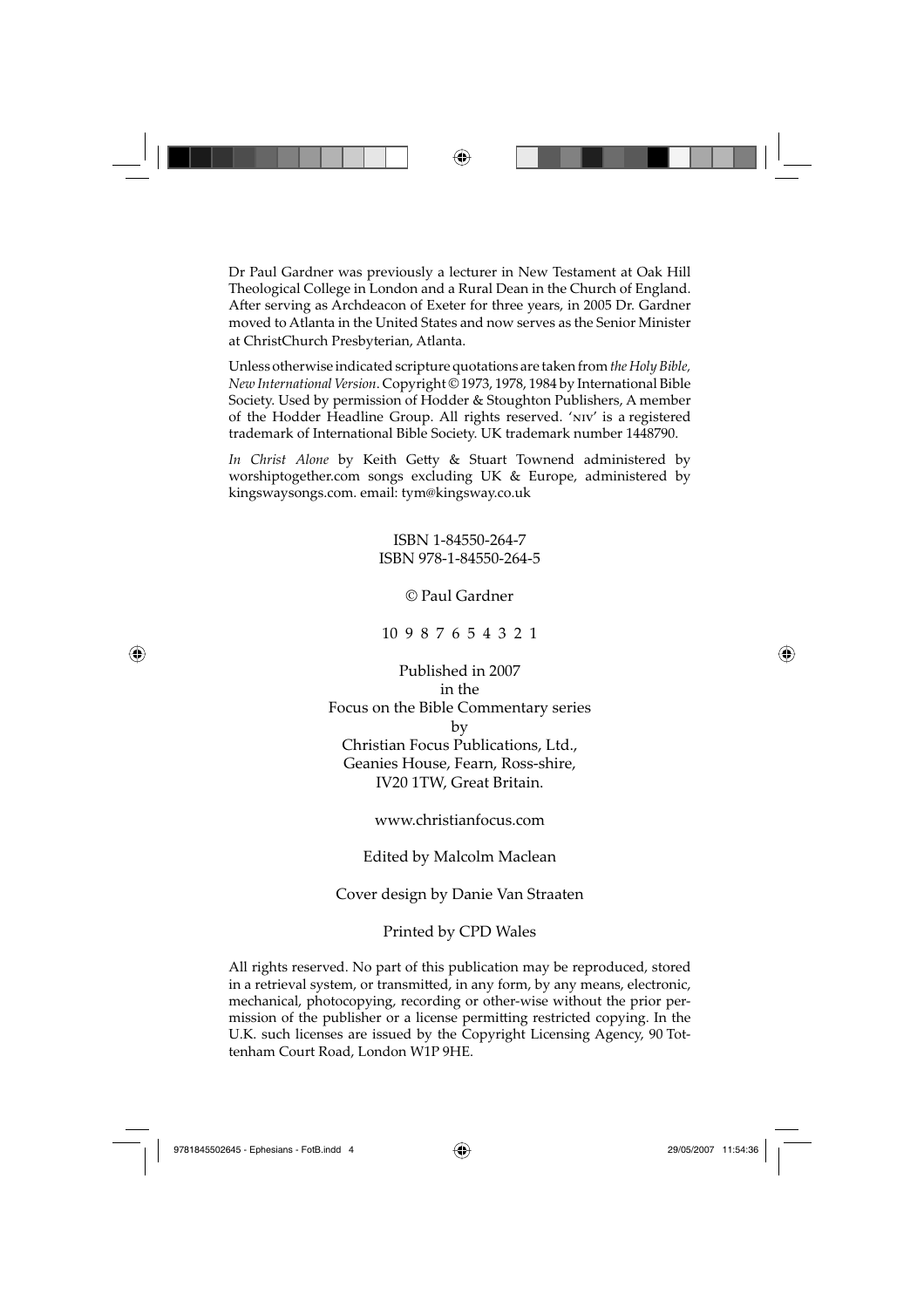### ◈

## Introduction

The epistle to the Ephesians is surely one of the most powerful in the New Testament. It is profoundly Trinitarian in its emphases. The letter speaks of God's sovereign plan and purposes to call into being a people who would exist for his praise and glory and who would be holy and blameless before him. It speaks of the grace and love of Christ in drawing a people to himself through his sacrificial death on the cross and his subsequent exaltation. Then the letter also speaks of the Spirit's work in guaranteeing the promised blessings for God's people, and of his empowering and infilling of them so they can live the holy lives to which they are called and work in unity as the church of God.

Commentators have often debated two key issues in this letter. The first concerns the main theme or purpose of the letter and the second concerns the authorship. While we cannot possibly do justice to all that has been said on these important matters, they deserve a few comments here.

#### *Purpose of Ephesians: Encouragement and joy in Christ*

Ephesians contains deep descriptions of God's purposes for his church. It describes the joy and encouragement to be found 'in Christ'. It provides instructions for living as Christians in a pagan environment, and it even portrays the writer's prayers for the people he addresses. The letter also addresses the matter of unity in the church and the need for mutual submission, for prayer, and for a bold proclamation of the gospel. So wide is the compass of what is addressed in these few pages that it is not possible to see one particular issue or problem giving rise to its being sent. Equally, although some have attempted to put all its teaching under one heading and one overarching theme, this may seem too restrictive.

⊕

⊕

7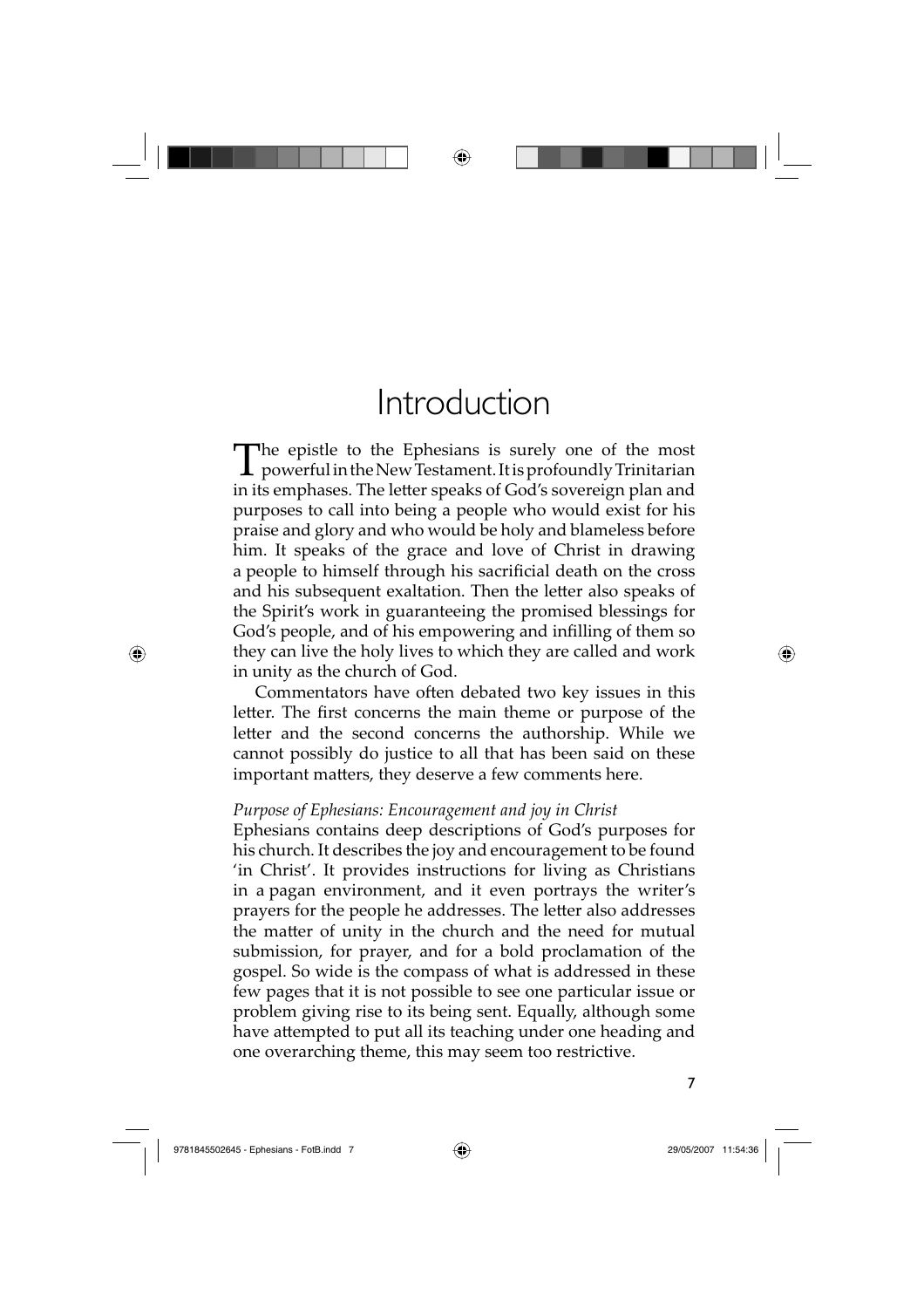

However, in the last few verses we see that the writer has sent the letter with Tychicus so that Tychicus may encourage these Christians who have been concerned to hear of Paul's imprisonment. If we look back through this letter, we can see how the whole letter in fact seems to be concerned with providing this sense of encouragement. Therefore, a summary statement that we might keep in mind in reading the book, if one is needed, is simply this: *Encouragement and joy in Christ*.

The letter starts with a listing of the extraordinary privileges, the inheritance, that God's people have 'in Christ'. The phrase is repeated again and again in the first chapter. This provides the background against which life must be lived, for God has already 'seated us [Christians] with him in the heavenly places in Christ Jesus' (2:6). This should be a deep source of encouragement in many ways to all Christians, but not least to those who are concerned for the apostle who is languishing in prison. One of the reasons he is in prison is precisely because it has been part of his calling to bring the gospel to Gentiles. In the gospel we find they too, if they receive it in faith, are 'in Christ' and receive all the blessings that have been promised to God's people. Thus the church finds its unity in Christ and must be encouraged to seek and develop that unity. Likewise, those who are in Christ are to be distinguished by the way they live. They 'are light in the Lord' (5:8) and their behaviour should reflect the fact that they are 'created after the likeness of God in true righteousness and holiness' (4:24). The strength to live as they should, to stand for the gospel, and to proclaim the gospel boldly is to be found 'in the Lord and in the strength of his might' (6:10).

For the writer there is extraordinary joy and encouragement to be found, even while in prison, in knowing that God's people are 'in Christ'. There we find where our true treasure is, there we find we belong while in an alien world, there we find strength to live for him, there we find unity among believers as we enjoy God's church. Certainly as we read this letter, we should be encouraged. Many wonderful theological truths are addressed, many challenges are laid before God's people but, in the end, one truth shines out for which we are

⊕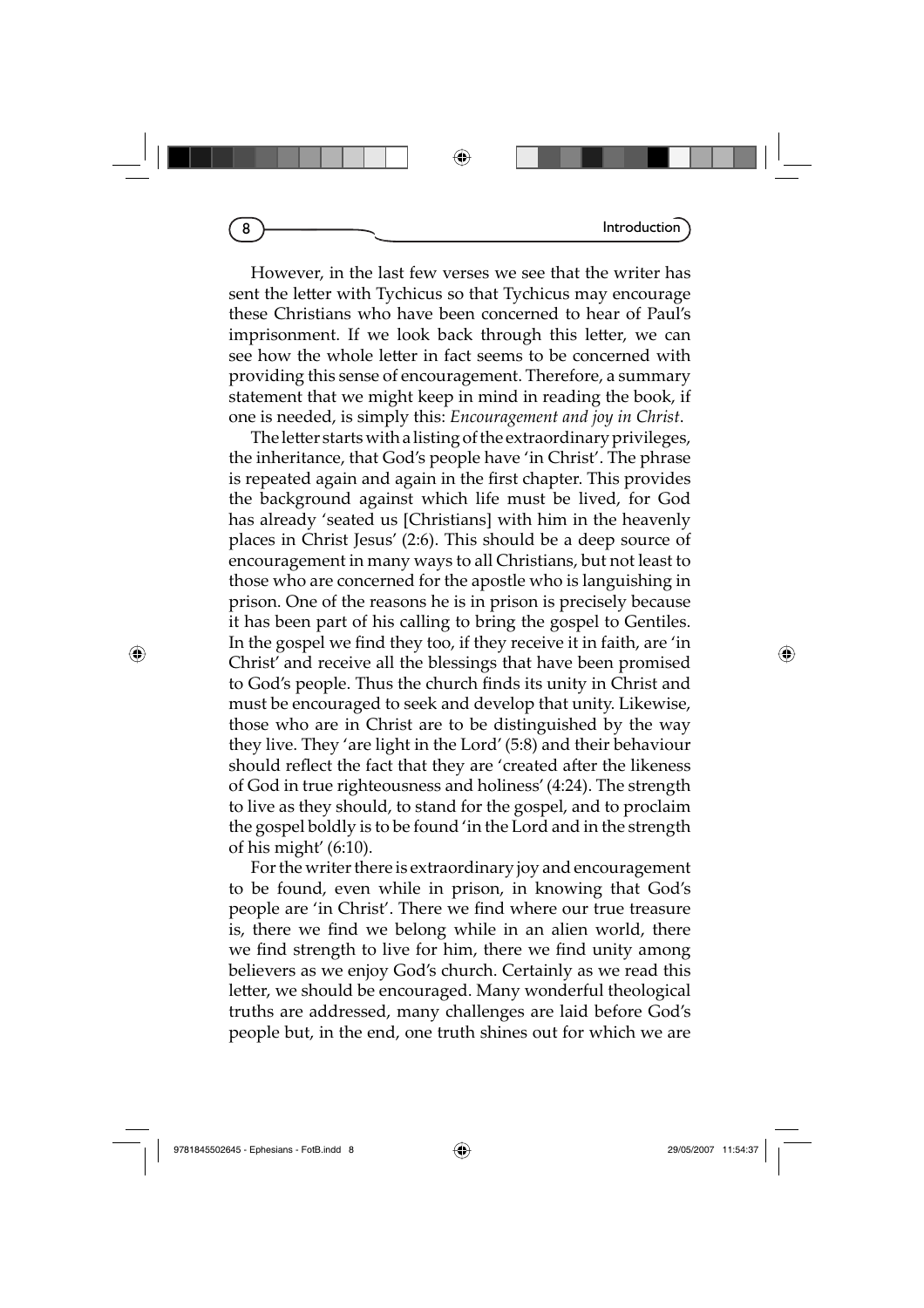

to praise God: 'he has blessed us in the heavenly realms with every spiritual blessing in Christ' (1:3).

#### **Authorship**

⊕

This commentary takes the position that the apostle Paul wrote this letter. However, the debates over authorship are very extensive indeed.<sup>1</sup> Those who speak against authorship by the apostle Paul give many different reasons for their position. Several reasons stand out. For example, it is said that some of the doctrine presented in Ephesians is not found elsewhere in Paul, especially some of the teaching about the church. It is also suggested that the Greek style seems different from other letters by Paul, for example, sentence length is greater in Ephesians and some vocabulary is used here that is not found in others of Paul's letters. Others make certain assumptions based on the similarities between Ephesians and Colossians. They say that the same writer would hardly have written both letters around the same time, and so Ephesians is probably later and that the writer uses some of Paul's theological ideas and words from Colossians. Some argue that the letter is too impersonal for Paul to have written it to a city which he had known well.

The defence of apostolic authorship is only needed when it is challenged. The book claims to be by the apostle Paul and it is almost certainly attested to earlier than any other New Testament book. It seems very likely that Clement of Rome, writing at the turn of the first century in his first epistle to the Corinthians, alludes to it in several places. Other very early leaders of the church, such as Ignatius, refer to verses from this epistle, and Polycarp (69–135), bishop of Smyrna, actually quotes Ephesians 4:26 and refers to it as Scripture. Irenaeus talks of Ephesians as being written by Paul. In fact there are numerous early sources (within the first 100-125 years of its writing) that state Ephesians was written by Paul.

<sup>1</sup> The format of this commentary series precludes such detailed examination of these preliminary issues. Two more recent extensive commentaries which have argued for Pauline authorship may be of interest. Both interact in detail with those who would take an alternative position. P. T. O'Brien, *The Letter to the Ephesians* (Leicester: Apollos, 1999), and H.W. Hoehner, *Ephesians. An Exegetical Commentary* (Grand Rapids: Baker, 2002).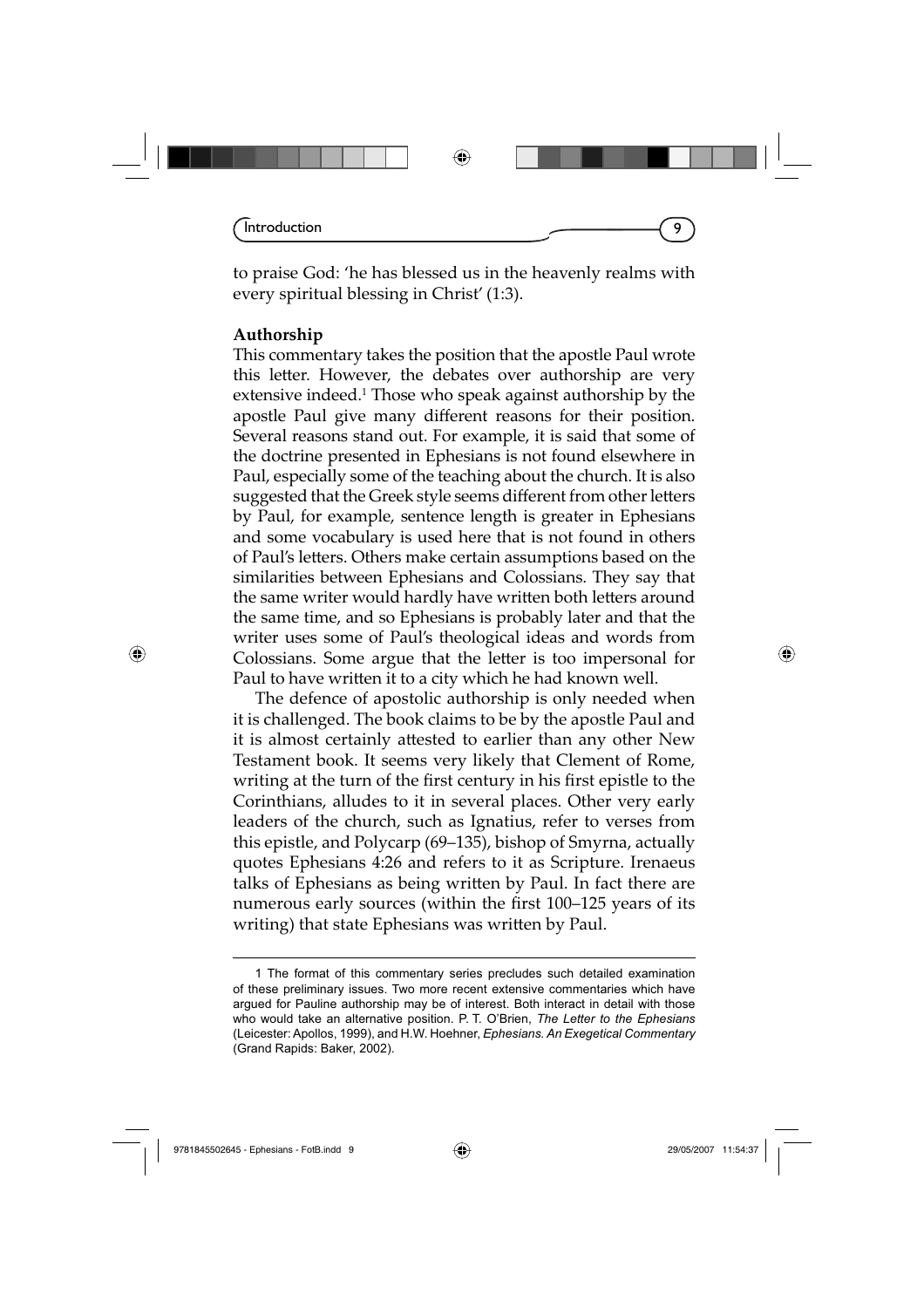

Linguistic differences are always difficult to assess. The fact of the matter is that Paul is an excellent writer, and can change his style even within those undisputed Pauline epistles. He also used a scribe from time to time, and even then we actually do not have a great deal of literature by him with which to compare styles in the first place!

The lack of personal references in a letter supposedly written to a church where Paul had lived for a lengthy period of time may well be explained by the fact that the letter was probably for a wider circulation among a number of other churches in Asia Minor. The specific designation 'In Ephesus' in verse 1 is not attested to by the earliest manuscripts but, anyway, may have referred to the largest of a number of churches to whom the letter was being carried. Nevertheless, there are many personal additions to this letter which would speak against pseudonymity. For example, the author knows of the 'faith' and the 'love for all the saints' for which this church is noted (1:15). He asks for prayers for himself (6:19). He knows these people have a very special concern for him as he sits in prison, which also suggests that he had a special relationship with them, even to the extent that he sends a friend to reassure them about his welfare (6:21ff).

Many of the great theological themes so obvious in the undisputed epistles of Paul are in fact present here very clearly. For example, the centrality of grace, the description of justification by faith, the work of Christ in reconciliation and the drawing together of Jew and Gentile, the description of those who are not Christ's and those who are, and even the use of the phrase we talked of earlier, 'in Christ', which is so much part of Paul's theology in, say, Romans, 1 Corinthians and Galatians.

From our point of view, we may also add that Scripture must be allowed to be Scripture. Arguments that suggest it is possible both to hold to the trustworthiness of God's Word and believe in pseudonymity are novel but, in the end, unpersuasive. All manuscripts attest to Paul's authorship in verse 1, very early writers all seem to accept his authorship and here we proceed on this basis.

⊕

◈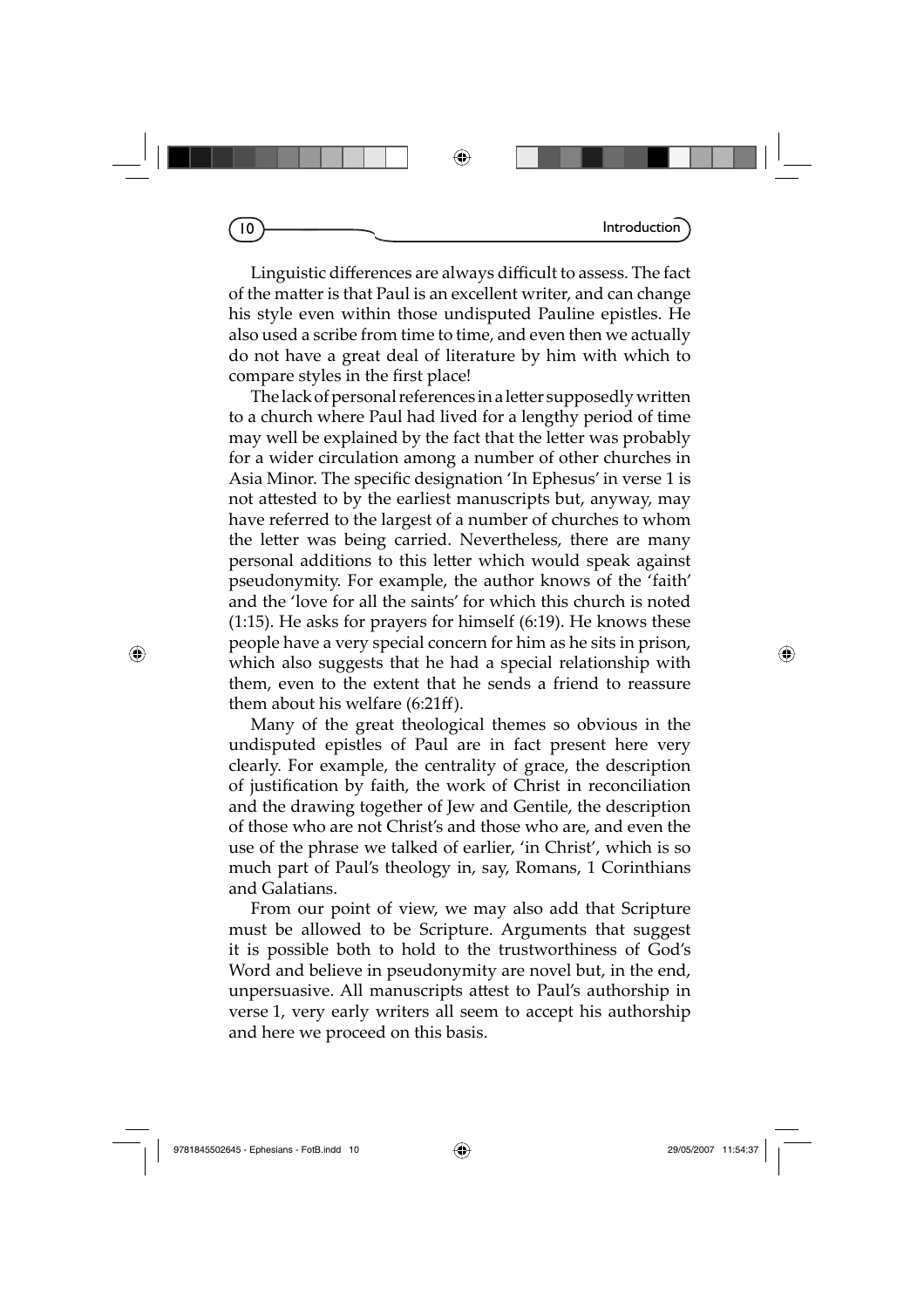

#### *Date of Ephesians*

It is most likely that this letter was written from Rome, sometime in the period of AD 60–62. We know Paul was in prison when he wrote (3:1, 4:1, 6:20). While he had been imprisoned in Caesarea two or three years earlier, it seems that the Roman imprisonment, described in Acts 28, fits the facts better. The imprisonment in Rome was something akin to 'house arrest', and visitors like Tychicus or Timothy could come and go with reports for the churches of how Paul was coping, taking his epistles to the churches, and returning with news of how they were progressing. Acts 28:20 tells us that Paul was chained during this imprisonment, a detail also mentioned by Paul in 6:20. If this view is correct, and it is certainly held by the majority of commentators, then we may trace Paul's journey to this point as recorded in Acts 21ff.

◈

Paul travelled from Caesarea, where he met up with Philip and his daughters (Acts 21:8-14) and was warned not to go to Jerusalem. However, Paul did travel to Jerusalem where he was received 'gladly' and met up with James and the elders (v. 17 ff). After the crowds were organised against the apostle, he was arrested. He was allowed to address the crowds and gave his testimony (Acts 22). It was at the point of mentioning his call to the Gentiles (22:21) that the crowd rioted and Paul's arrest was confirmed. The Jews planned to kill him (23:12), but the plot was discovered and Paul was taken to Felix. He was then taken to Rome (Acts 27) where he was imprisoned and from there it seems most likely he wrote this epistle, Colossians, Philemon and Philippians.

#### *The Church at Ephesus*

⊕

We read of the Church at Ephesus in Acts 18. The apostle Paul had been working in Corinth for some time and then moved on to Ephesus where he left Priscilla and Aquila (Acts 18:19). As was Paul's habit on entering a new town, he went into the synagogue to talk to the Jews first. It appears that he was warmly received, at least for a while. However, he needed to get back to Antioch and so refused a request to stay on at Ephesus (18:20-22). In 18:24-28, there is an interesting aside about the development of the church in this city. Apollos, who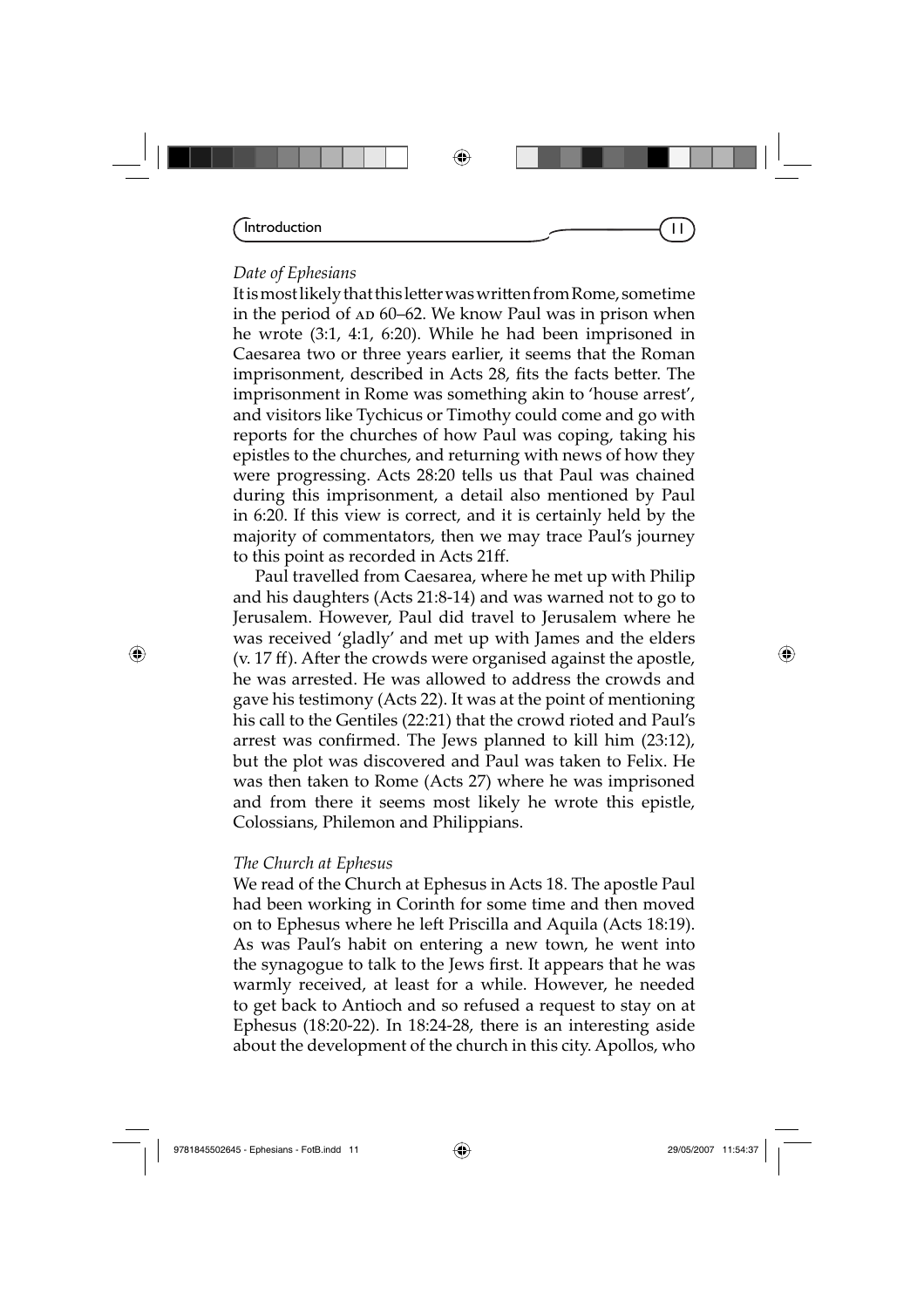

12 **Introduction** 

was a great teacher and well taught in the Scriptures, came to speak to the Jews. He clearly knew something of the Lord, but was taken aside by Priscilla and Aquila and taught the Christian faith more deeply. He was renowned for refuting the Jews in public debate and 'proving from the Scriptures that Jesus was the Christ' (v. 28). In Acts 19 Paul returned to Ephesus where he baptized some disciples 'into the name of the Lord Jesus'. These disciples appear to have been faithful Jews who were awaiting the coming of Christ, having been baptized under John the Baptist's ministry. Paul once again entered the synagogue where he spoke 'boldly for three months'. As so often happened, Paul was eventually forced out of the synagogue by some who refused to believe and so he moved to the lecture hall of Tyrannus. There he preached the gospel to Jew and Gentile alike. Specifically we are told in 19:10 that Paul was able to address people from the whole 'province of Asia'. Paul performed great miracles in the city and a great many people came to faith.

#### *Magic and the gods at Ephesus*

⊕

As in all the cities of the Roman Empire, many gods were worshipped in Ephesus, including Caesar himself. However, it was the goddess Artemis who dominated the city's religious affairs. People would travel from different parts of the empire to worship at her temple. So great was the cult of Artemis that local tradesmen made their living from selling silver shrines and images of her. It was this that, in the end, forced Paul to have to leave the city. The tradesmen rioted against him and his message. In 19:26 we see that it is Paul's attack on 'manmade gods' that incurs the anger of the townspeople. It is one thing for Christ to be preached as one of many choices of gods, but it is altogether another thing when the apostle preaches the truth that there is only one God.

Ephesus was also noted for its commitment to the practice of magic. One of the evidences of changed lives in the hearts of the new believers was that they came and 'openly confessed their evil deeds' (v. 18). Those who practised magic brought numerous, very valuable scrolls to be burned. The result of this was that 'the word of the Lord spread widely and grew in power'.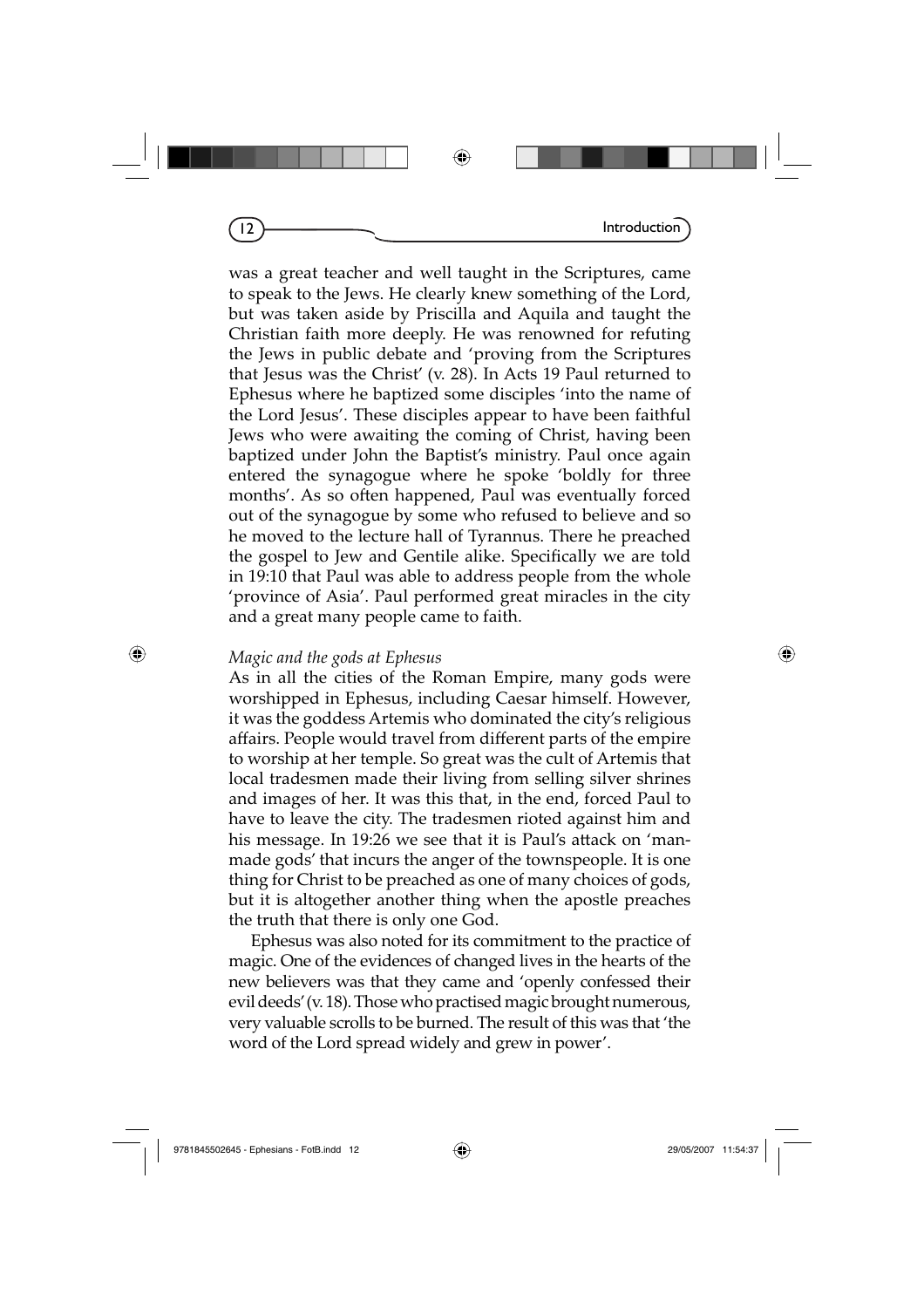### $\sim$  13

Given this background, it is not surprising that the Apostle Paul emphasises, as he writes this letter to the Ephesians, that Christians have left the world of darkness and are now to be found 'in Christ'. He takes time to stress that, while the spiritual forces of evil are powerful, nevertheless Christians are safe 'in Christ' and are 'seated in the heavenly places' (Eph. 2:6). Lest the Ephesians feel that the cult of Artemis, or the practice of magic, or the power of other gods is overwhelming, Paul also emphasises the power that Christians have in the Lord (specially see 1:19-23; also 3:16; 3:18, 20; 6:10).

◈

#### *The Ephesian Elders*

⊕

One further section of the account in Acts of Paul's work at Ephesus is worth mentioning here. In Acts 20:17 ff we read of Paul travelling via Miletus on his way to Jerusalem. From Miletus he sends word to the Ephesian elders asking them to come and see him. In his exhortation to the elders we learn something more about his ministry in the city. For example, he visited 'house to house'. He also mentions that he did not hesitate to preach anything that was necessary for the development of the Christian faith. In his exhortation the apostle urged the Ephesian elders to 'keep watch over' themselves and over the flock of which they were overseers (20:28). Paul was clearly afraid that this church will succumb to false teaching and to the 'savage wolves' who would seek to destroy the flock. He was concerned that, even from among the leaders, men would arise who would distort the truth and seek to draw people to follow them. Paul knew that he would not see these elders again (v. 25) and so he was urgent in his desire to ensure that they would uphold the truth and not succumb to any false teaching. No doubt, as he wrote his letter, he was concerned with similar matters. His emphasis on how they should live (Eph. 3–6), and on the power of God, and the need to follow the truth, all indicate his continuing concern for them.

#### *Two Further Chapters In The Story*

Sometime after Paul wrote the letter to the Ephesians, he wrote his first epistle to Timothy. This is of interest because